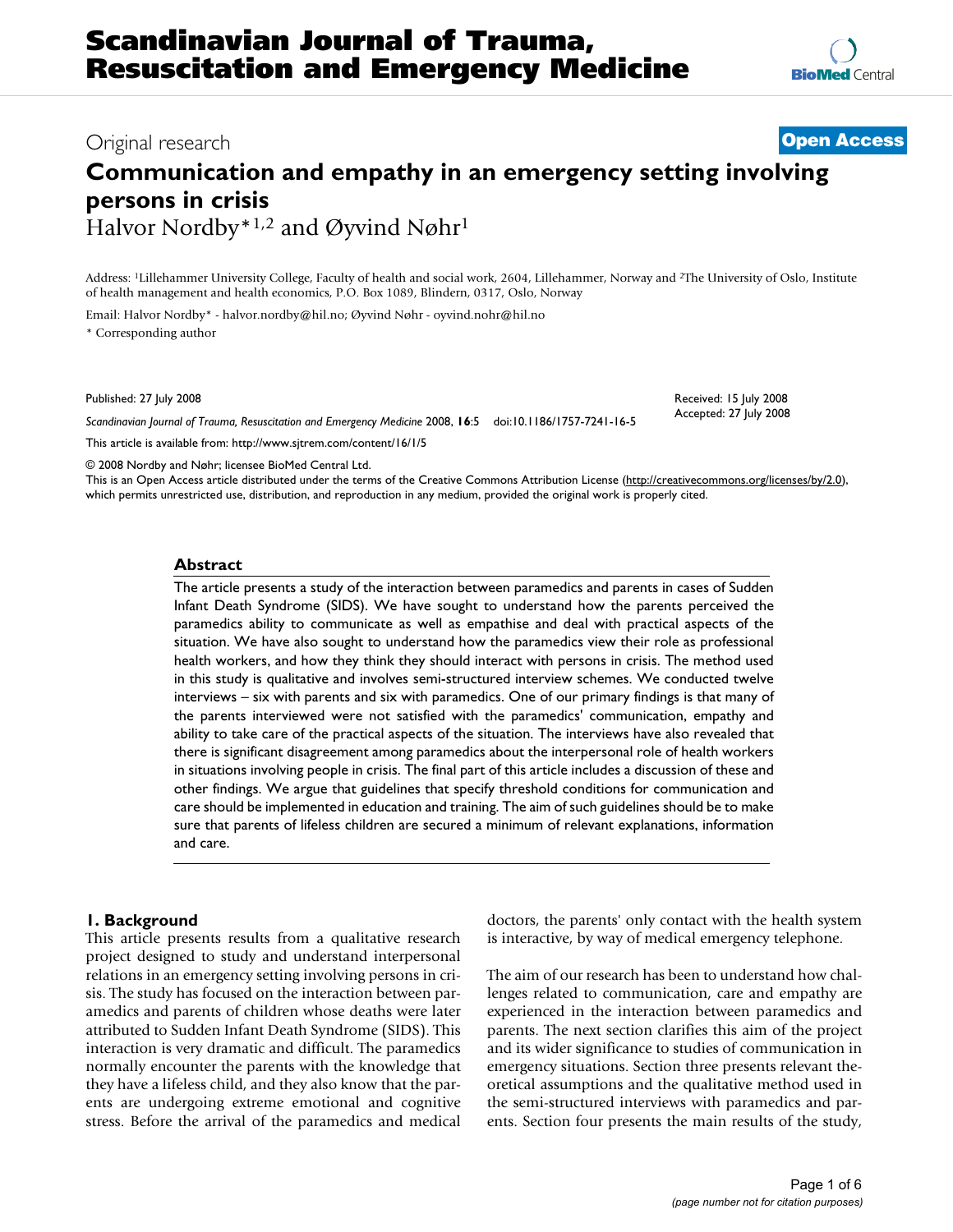while the fifth and final section discusses implications of these results.

### **2. Background and study design**

Discussions of challenges in health personnel-patientinteraction in emergency situations often focus on the medical aspects of disease or injury [1,2]. This is understandable, since improving health and saving lives are the primary aims of the health services, and since skilled medical treatment is necessary for achieving these aims. It is nevertheless important to remember that emergency situations involve interpersonal relations, and that successful interaction between emergency personnel and their patients often depends on adequate communication [3,4]. Good communication in emergency situations is important for two kinds of reasons. Firstly, communication is a means of avoiding excessive physiological strain and stress that can contribute to a worsening of a patient's condition. It is also important to understand patients' verbal behaviour as clues to their physiological, medical conditions. Secondly, securing good communication is an aim in itself. From the perspectives of patients, the atmosphere created by paramedics' verbal and non-verbal communicative actions often means a lot.

Securing successful communication can prove a formidable challenge, and communicative challenges can be especially acute when time constraints and limited resources are not the only obstacles. In many emergency situations patients or relatives of patients experience physical states such as severe pain and shock and mental states like despair and anxiety. This typically makes it more difficult to secure good communication. Furthermore, the fact that it is difficult to communicate due to a patient's mental and physical experiences of crisis and ill-health does not mean that it is unimportant to communicate. On the contrary, securing adequate communication and care is of special significance when patients experience heavy physiological and psychological strain [1].

The starting point for our study was an interest in understanding how emergency health personnel and persons in crisis experience challenges related to communication, care and empathy in an emergency situation. We did this by focusing on cases of interaction between paramedics and parents whose children were later diagnosed with SIDS. Here we define the term 'paramedic' as health personnel working in the ambulance services and who have a competence that is equivalent to the further national education course 'Nasjonal Paramedic Utdanning' in Norway. There are other ways of understanding the term, but the important point is that our definition is reasonably clear and useful for our purposes.

The parents that paramedics encounter in cases of SIDS are in extreme emotional and cognitive states of shock, despair and disbelief. As one of our respondents characteristically said, 'I was not at all capable of rational reasoning'. Being the first health professionals on the scene, the paramedics' primary focus is on the lifeless child and attempts at resuscitation. However, when time and resources permit, the paramedics need to interact substantially with the parents. It is important that they are given relevant information and taken as good care of as possible.

It is this dimension of the interaction our study focused on. The main purpose of the study was to understand how relevant communicative challenges were perceived by both parents and paramedics. We wanted to understand how the parents experienced the paramedics' communicative actions, empathy and ability to take care of practical aspects of the situation. We also wanted to understand how the paramedics experienced relevant communicative challenges in the dramatic situations included in the study, and how they perceived their role as professional health workers in emergency situations.

It should be emphasised that when we here talk about 'experiences', we were not merely concerned with beliefs and thoughts that the parents and paramedics formed in the course of interaction. Our focus also included emotions, sense impressions and other psychological states related to the events experienced. Furthermore, we were not merely concerned with experiences that were regarded as salient in the moment of the crisis. The reason for this is obvious: events that were not regarded as important at the time of the interaction could later be regarded as extremely important. We were, for the same kind of reason, not concerned merely with what the parents thought of as 'good' actions. If we had focused too much on evaluative judgements, we would have risked excluding something important [5,6]. By adopting a holistic focus our goal was to reveal all the aspects of the interaction that were important to our research questions.

# **3. Method**

It was important to communicate face-to-face with our respondents in an atmosphere that felt safe and comfortable for all parties involved. The interviews involved a significant strain for the respondents, especially the parents. It was of vital importance for us, as researchers, to acknowledge their difficulty. There were a number of consequences that needed to be avoided. These consequences not only concerned the psychology and experiences of the parents and the paramedics, but also the problematic assumption that it is possible to uncover objective truths about interpersonal relations and communicative processes within the scope of an interview [7,8].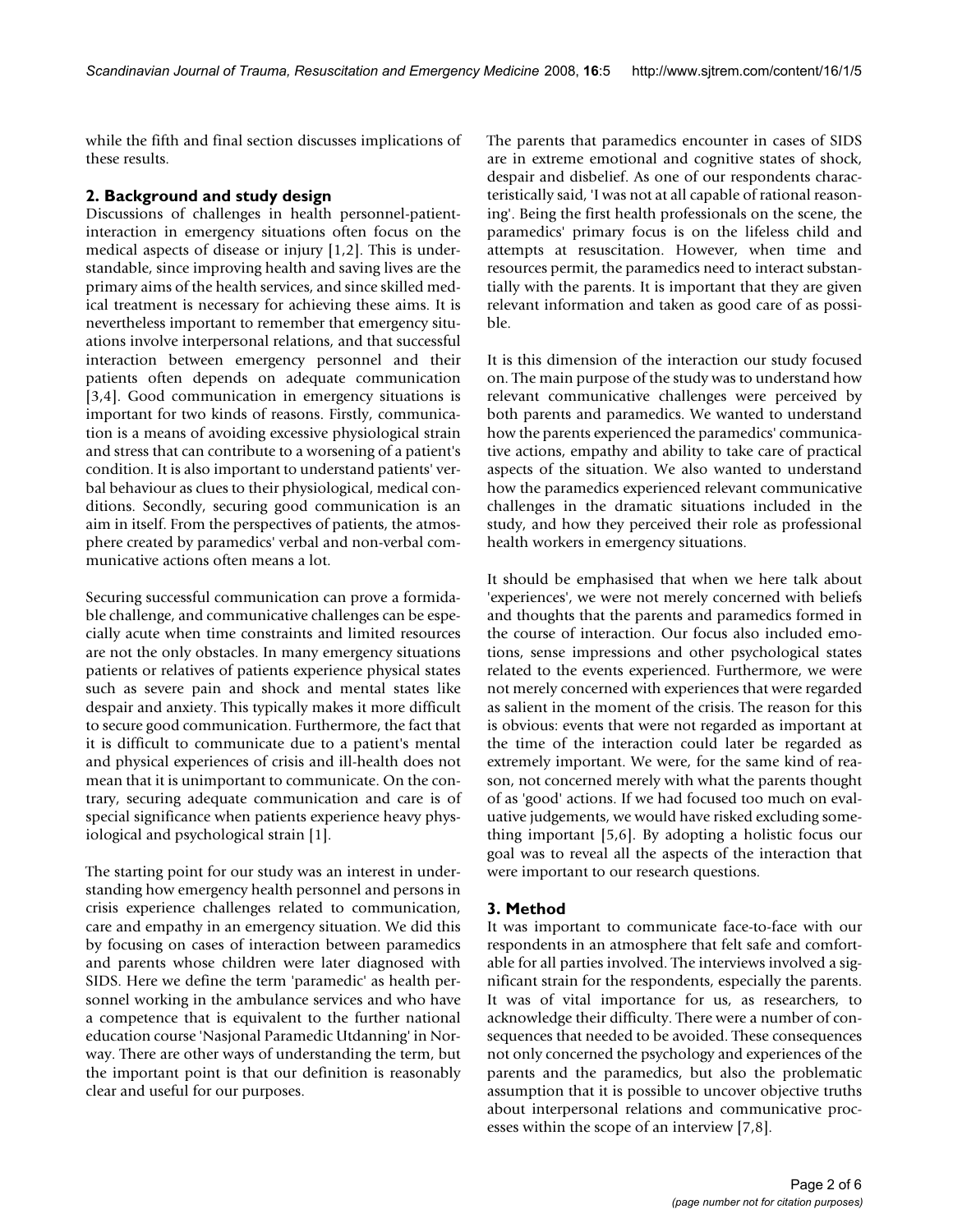The aim of the project has been descriptive – we have not attempted to evaluate the stories that have been told. It has therefore been important for us to let the participants' own voices be heard. This does not mean that we assume that there are objective interpretations, and that our interpretations of our respondents' stories are neutral and not coloured by theory. The point is that it is always possible to talk about degrees of objectivity. We have attempted to avoid interpretations that are grounded in idiosyncratic subjective horizons or abstract and often controversial theoretical frameworks [7,9,10].

The idea that the aim of understanding is a process that should be as theory-neutral as possible belongs to what Gubrium and Holstein [8] call a 'naturalistic perspective' within qualitative research. Contrary to other perspectives that attempt to determine underlying truths or psychological explanatory mechanisms, a naturalistic perspective seeks to identify a respondent's point of view without interpreting verbal and non-verbal actions on the basis of theories about psychology, truth or knowledge. Philosophical concepts like 'narrative', 'life world' and 'phenomenology' are central to a naturalistic perspective on qualitative interviews [8,11].

It is a widely held view that processes of communication and interpretation do not involve the use of traditional natural science methods. This view has led some researchers to question whether qualitative methods and hermeneutical analyses of understanding are sufficiently scientific [12,13]. It would fall outside our focus to discuss this methodological question. The important point here is that it seems *prima facie* correct to use face-to-face in-depth interviews in a project like ours, and thus our aim has been to make reasonable analyses of the recorded dialogue with our respondents.

The interview scheme that we used in order to overcome the challenges implicit in a project such as this is often called 'semi-structured' [14]. We designed a thematic plan for how the interviews should be conducted – an interview guide – but this plan could be modified according to the circumstances of the interviews. This typically happened when respondents talked about an aspect of the interaction that seemed important for our research but nevertheless not covered in the original thematic plan. Other cases included situations in which the respondents initiated dialogue about an issue we would have returned to later in the plan. In such cases it was often natural to discuss the issue right away, instead of creating an artificial disruption or change of topic.

# **4. Participants**

Finding participants for a project like this was a challenging task. Quite a lot of energy went into finding respondents, especially when we tried to find parents who were willing to tell their stories. One obvious reason is that there are not many cases of SIDS in Norway. Another reason is that it is natural to assume that not all parents who have experienced this kind of interaction want to participate in research projects like this. We met these challenges by using 'Landsforeningen uventet barnedød' [http://](http://www.lub.no) [www.lub.no](http://www.lub.no) and its journal to advertise for volunteers. Those who were interested answered our invitations, and we chose randomly six pairs of parents for interviews. The only requirement for inclusion was the loss of a child from SIDS. We did not pay attention to age, time lapsed since they lost their child, or any other variables when choosing our subjects.

We encountered similar challenges when we attempted to find paramedics. It was difficult to send the research study invitation to all of the paramedics working in the health services in Norway. We solved this problem by using an internet site used by very many paramedics in Norway <http://www.nasjonalparamedic.no>. We received many responses to our invitation and randomly chose six respondents. Again, we used no other criteria other than the requirement that the volunteers had experienced one or several cases of SIDS.

Some may perhaps suggest that the best arrangement would involve interviews with the parents and paramedics who actually met each other. For practical reasons this was impossible to achieve. It was not probable that all the paramedics who the parents met would want to participate in the study. Moreover, we are not confident that an arrangement of this kind would improve the quality of the research. Our aim has not been to understand each situation and determine who had the 'correct' understanding and who did the 'correct' things. Our aim instead has been to say something general about encounters between paramedics and parents in the hectic and dramatic circumstances on which we have chosen to focus. A discussion and comparison of different interpretations of particular situations would easily fall outside this focus.

We think that we have managed to find a good selection of respondents, and we are satisfied with the thematic dimension of our interviews. By choosing not more than twelve respondents we were able to make comprehensive in-depth interviews, which gave us rich knowledge of each particular situation. Twelve different stories gave us at the same time a sound qualitative basis for understanding how the interaction between the paramedics and parents typically was experienced.

All of our informants clearly and coherently described how they experienced the encounters during the time of crisis. The parents told us many different stories, and the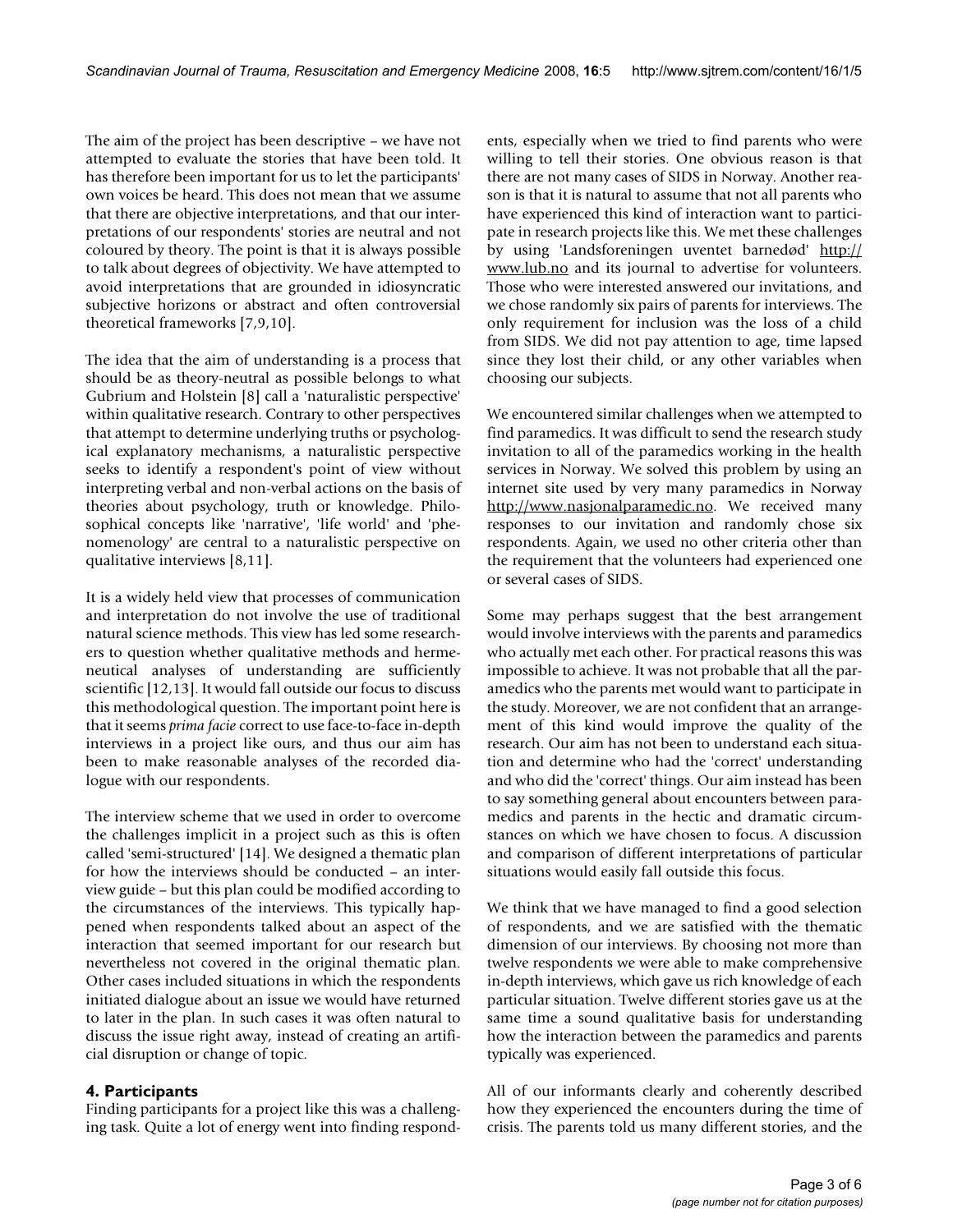interviews have revealed how paramedics think about their roles as caregivers. In the subsequent sections we present and discuss our main findings.

## **5. Results**

All of the parents reported some degree of poor communication. Some parents were reasonably satisfied with the explanations and information provided by the paramedics, but maintained that communication was not optimal throughout the encounter. A typical view was: 'They [the paramedics] could have explained better what they were doing [when the paramedics performed resuscitation].'

According to most of the parents, the problem was not that the paramedics used an unfamiliar, technical language or failed to secure their attention. The paramedics were good at using a language that the parents understood, and the paramedics' communicative style – the way in which they addressed the parents – was also felt to be appropriate by the parents. The problem, many of the parents expressed, was that the paramedics did not communicate all relevant information.

This finding may be attributed to the fact that the paramedics were performing resuscitation and did not have time to address the parents. However, several parents thought that the paramedics could have explained the situation more fully than what they did. This was most obvious in cases in which many paramedics were present. A typical statement made by one of the interviewed parents was as follows: 'I think there were seven persons in our house, but no one told me exactly what they were doing to our child.'

The parents' reports of insufficient explanations were not always presented as a strong criticism. Several parents emphasized that they understood that it was difficult for the paramedics to communicate since their primary focus was on the lifeless child. Other parents were more critical and held that the paramedics did not explain as much as it was reasonable to expect. As one mother said, 'It should not have been too difficult to explain some of the things they did'.

An interesting finding is that most of the parents were not so critical of the paramedics' ability to show care and empathy. Several parents made it clear that they did not have very high expectations about this. As one parent said, 'In the health services today, health workers are not so much concerned with care'. All of the families, however, agreed that empathy is an attitude and skill that paramedics ideally should have. One parent noted that 'We understand that it can be difficult, but it takes so little to show a minimum of care that can mean so much.'

Some families experienced empathy that they thought met this condition. This was empathy that they described as good or at least reasonably good. A striking aspect of our interviews was that the parents remembered instances of empathy very well. One mother told us about the transportation to the hospital, that she felt she was 'placed on the sideline' and received little empathy and care. Among other things, she was asked to hold her child, even though she wanted the paramedics 'to have my child since they were in the best position to take care of her'. However, at one moment she felt that the 'distance between herself and the paramedics was greatly reduced', when 'one of them gave me a wink and an encouraging comment'. This wink and the attention she received were very important to her.

Another parent experienced the following episode:

*I just had to go outside, I had to get some fresh air...I remember he followed me, but kept his distance. So I said: I probably shouldn't ask if you've got a cigarette? I was given one, and I don't even smoke normally...He stayed with me all the time and talked to me, I've no idea what about. I replied, but can't remember what we talked about. I think we talked about things in general and also what they were doing in the ambulance. A few time he tried to explain what was happening, but he probably understood that it didn't go too well, that I couldn't really comprehend what he was saying.*

Common to this and several other stories related by parents is that the paramedics stepped out of their strict professional roles and displayed care and empathy in a fundamental and personal way. This communicative care was not fully grounded in narrow rules and procedures, and it had a significant positive emotional effect on the parents. The mother who received the wink mentioned above said that the experience contributed to 'helping me for many years'. All of the families who experienced empathy and care in some way appreciated it enormously.

The above stories also illustrate how single actions and details that might seem unimportant were often hugely meaningful for the parents. Sometimes something as simple as a paramedic's tone of voice was perceived as important. One of the parents referred to the sentence 'We are doing as well as we can', referring to resuscitation. This statement was uttered in a 'way that made it clear they did not have very high expectations'. Nevertheless, the parents emphasised that it was uttered in a way that expressed care and acknowledgement of the parents' perspectives.

We found that one family experienced little or no empathy at all. The mother in this family felt that she was 'being ordered to do various things', and that she was not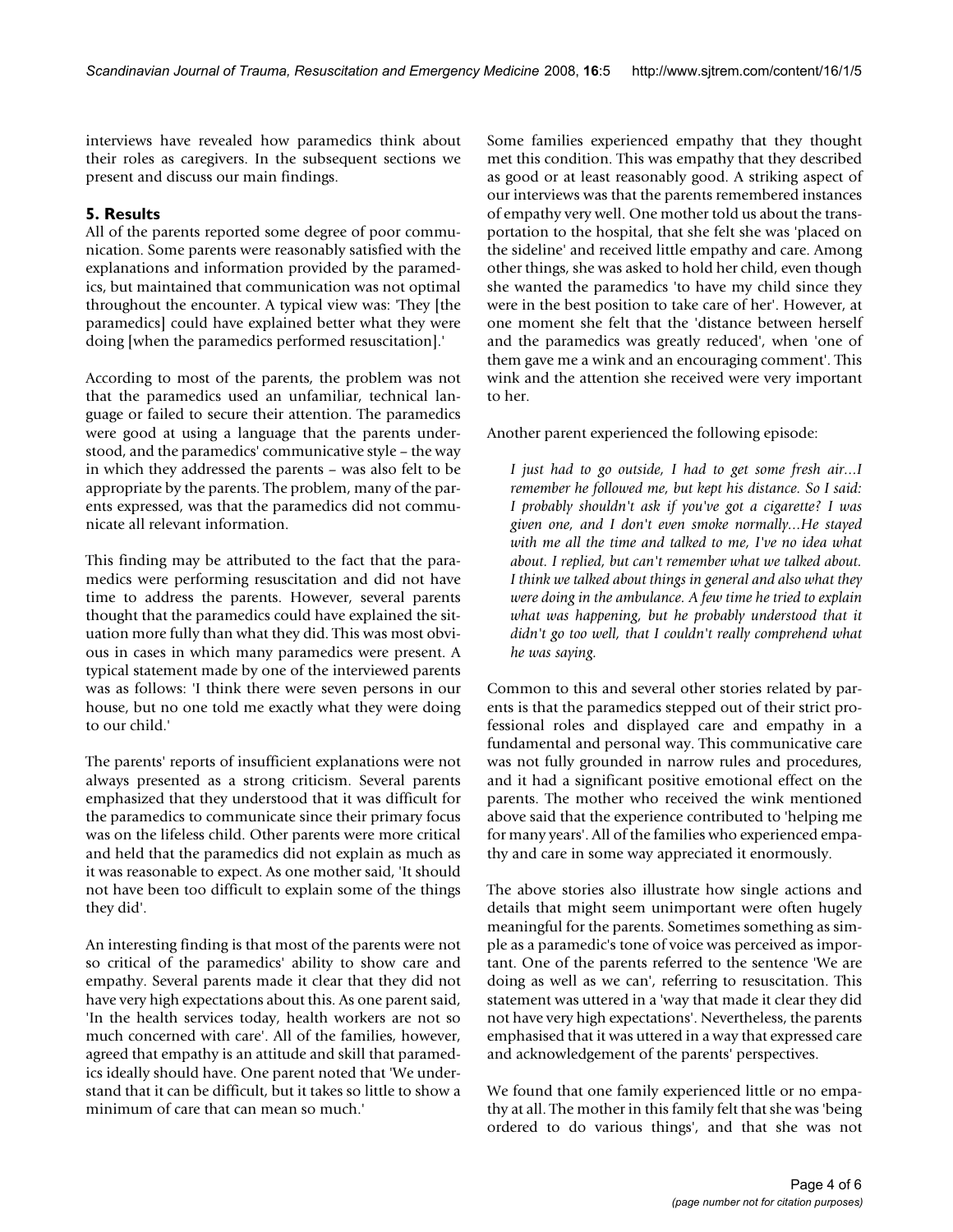allowed to make her own decisions. She felt that she was not taken care of properly. For example, when her child was taken to the hospital, the mother was transported in a separate ambulance. We were also told a story about siblings of a lifeless child who were placed in a separate room. The parents thought that the paramedics' motivation for this was that the other children should not see and interfere with their resuscitation. The negative consequence of this arrangement was that the siblings were later very angry with the 'men in uniform' and thought that they 'had done something bad to the baby'. However, while a majority of the parents had some critical comments relating to the paramedics' communication of empathy, only one family reported episodes that they thought involved 'a total lack of empathy'.

Most of the families were reasonably satisfied with the practical arrangements that were made during the encounters, but some of our respondents pointed to minor negative episodes. Typical examples of such episodes included transportation arrangements and accompaniment to the hospital. One parent held that 'They should have guided us better into the continuing system'. Another family found a mess from the resuscitation activities when they returned from the hospital: 'They could have cleaned up better before they left'. However, this was not presented as a strong criticism, and the parents made it clear that they understood that 'It is difficult to take care of all the practical matters in a situation like this'. From the perspective of the parents, criticism was only justified when it was reasonable to expect more from the paramedics than what they actually did. The parents who were critical of the disorder in their house were critical because many paramedics and relatives were present at the time: 'It should have been possible for one ambulance to remain at our house for a while.'

Another factor conceived to be significant was the time constraint. One family experienced empathy and care related to this. In this case the paramedics had given up resuscitation and 'gave us time to attend to and dress our baby'. This was something the parents appreciated a great deal. Some less attentive paramedics, perhaps, would not have given the parents this opportunity to spend time with their child.

What then about the paramedics involved in this kind of interaction? Do they agree that their communication and care could be better? Perhaps the most striking result is that the paramedics have very different views about what the parents are entitled to expect. On the one hand, there is the view is that it is overwhelmingly difficult for paramedics to secure good communication with the parents and give them substantial care:

*It's hard to act naturally when children are involved. We could do. The reason it doesn't happen is that we can't be professional in that role. We are really very reluctant to do it. It's easier to focus on the technical things, and we absolutely dread turning round and looking them straight in the face.*

This view, however, is not shared by all paramedics, who may instead share this opinion:

*I completely disagree that requiring good communication skills is asking too much. I find that (opinion) fairly provoking. Eighty percent of our job is to show consideration whether you're out on an emergency or on routine duty. All many patients want is a hand to hold, somebody who is there for them...*

Why do the paramedics disagree to such an extent? One of the reasons might be the fact that most of the paramedics expressed scepticism about the parents' ability to communicate. As one said, 'People in a state like this are not able to communicate very much'. One of the paramedics supported this view with a personal experience. His own child became very ill, and he experienced how difficult it was to do even the most straightforward practical tasks, such as dialling for emergency assistance. What he wanted when other paramedics arrived was for them to focus on the child. He himself was in a state of shock and found it very difficult to communicate with anyone.

Most of the paramedics also had a clear impression that the parents wanted them to focus on the lifeless child. As one characteristically said: 'When we arrived we ran past the mother and into the room where the child was'. In another case, the paramedic expressed that 'We heard the mother scream from a room inside the house and hurried into the room to start resuscitation'. Several of the paramedics emphasised that since it is so challenging to perform resuscitation on a small child, it is difficult to communicate and interact with the parents. Others, however, maintained that communication with the parents should happen as long as there are no practical obstacles to it. All of the paramedics agreed that the context of the situation is crucial. As one said, 'This [communication with the parents] depends a lot on the situation. If many [paramedics] are present, then it is easier. If there are few present, then it is much more difficult.'

# **6. Discussion**

There is significant disagreement among the paramedics interviewed about their professional role as caregivers. A possible explanation of this disagreement is that the paramedics have different personalities and backgrounds. However, our findings show that the paramedics do not think that their opinion merely reflects their personality